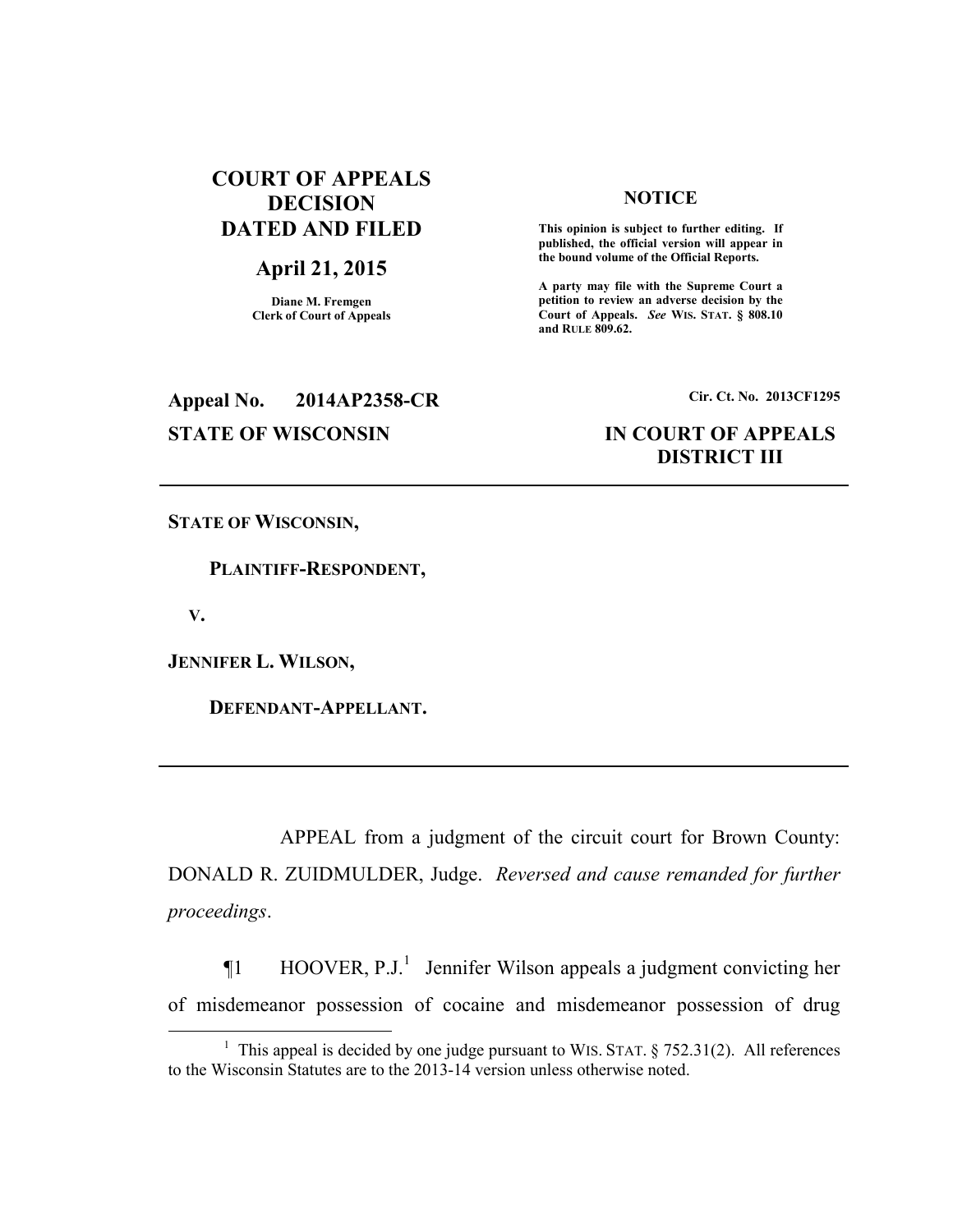paraphernalia. Wilson argues the court erred when it denied her motion to suppress because the evidence was obtained pursuant to an illegal search and seizure. We agree and reverse.

## **BACKGROUND**

¶2 Wilson moved to suppress evidence obtained by arresting officer Mallory Meves of the City of Green Bay Police Department after Wilson was stopped and frisked on October 21, 2012. The court conducted a hearing on the motion, at which Meves testified.

¶3 Meves stated she received a call from dispatch at 9:39 p.m. informing her of "a suspicious situation that was taking place. A vehicle had pulled up on 8th Street and right near the alley of South Oakland, and it's a known drug area." The dispatcher reported, via an anonymous complainant, a red pickup truck "was located on 8th Street and that an occupant had gotten out and walked down the alley," and the complainant suspected there was possibly a drug transaction taking place. Meves explained, "I've worked that area. I get to know my neighbors. I get to know my neighborhood. In that kind of area there's frequent calls for drug activity. Particularly there was a drug house." Meves added the police "had been keeping an eye on [the drug house], a lot of foot traffic, vehicle traffic, people park on a street then walk down the alley, vehicles out in front of the address [at] random times, that kind of thing, and so that's what we were investigating."

¶4 Meves testified when she arrived at the location about ten or fifteen minutes later, her backup officer had already arrived and was "conducting … a traffic stop on the truck." She testified that the house under suspicion for drug activity was approximately four houses to the south of the red pickup truck's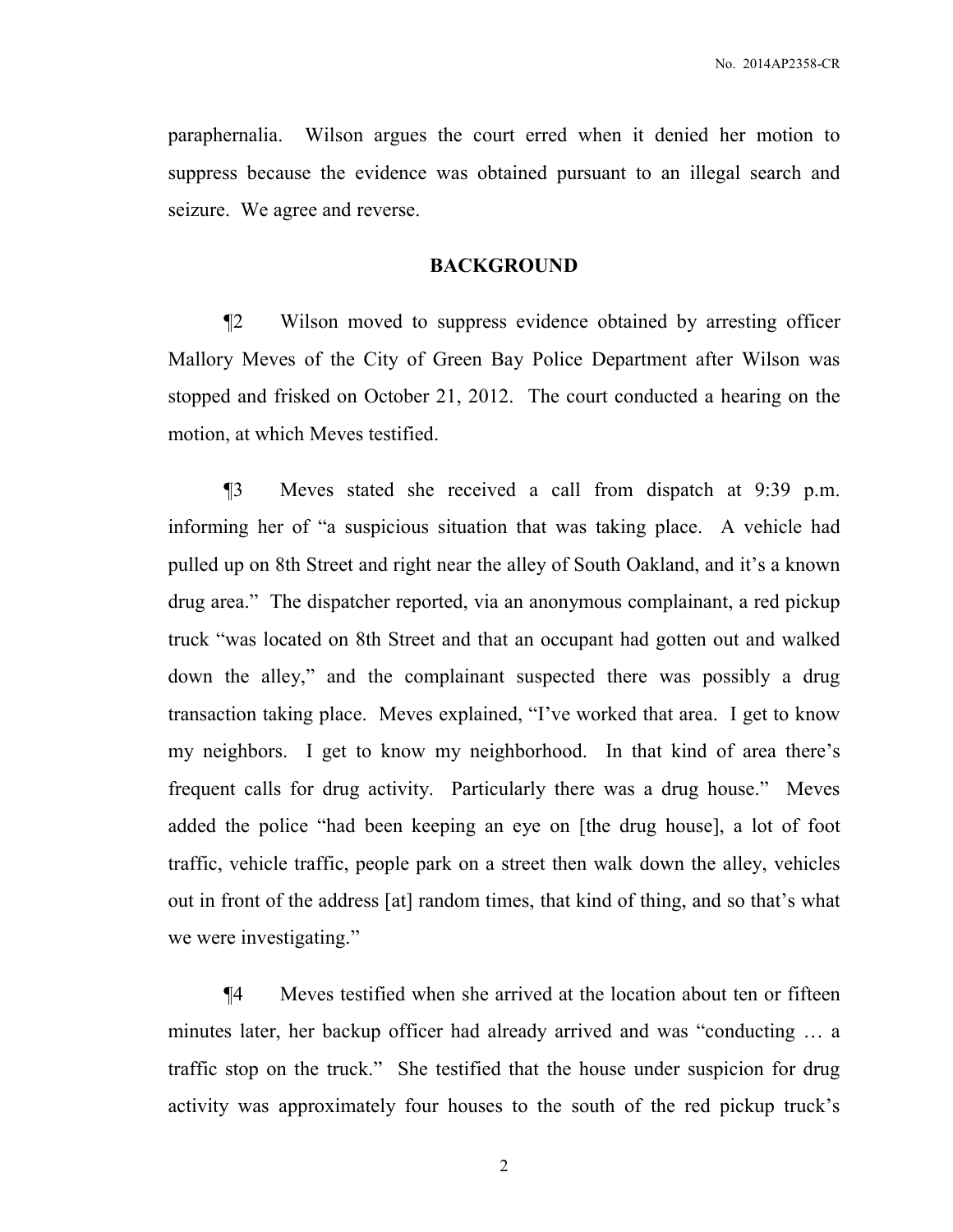location. Meves stated she planned to approach the truck and "act as the cover officer coming to cover, and that's when I observed [Wilson] … walking northbound down the alley, and that's when I turned my spotlight on her because I saw her and asked her to stay where she was, and I approached her." She agreed Wilson was not free to ignore her demands, but was detained when Meves advised her to stop where she was. After instructing Wilson to stop, Meves approached her, and

> advised her that I was investigating a suspicious situation and she happened to be in the area at the time as long as as well as the vehicle leaving that area that was described to me. I then advised her that I was going to pat her down for officer safety, checking for weapons, needles, anything that might stab me or anything like that for my safety.

¶5 On cross-examination, Meves was asked to clarify what was suspicious about the vehicle. She answered, "It was more the—given the time of day and that the vehicle was parked on the corner of the street and someone had gotten out. It—the occupant didn't go over to a home right near there … instead, the person had walked down the alleyway." Meves testified there was no "like, illegal parking or anything like that there." Rather, she agreed that the detainment was based solely on the anonymous complainant's report that a suspicious vehicle had parked, a woman exited that vehicle and walked down the alley, and the complainant suspected a drug transaction was taking place. Meves testified she did not believe the complainant gave a physical description of the person from the red truck other than that she was female. She also testified that she did not observe any illegal activity but was "merely doing my investigation at that point."

¶6 The circuit court denied Wilson's motion to suppress, finding Meves had reasonable suspicion to believe Wilson was involved in a drug transaction.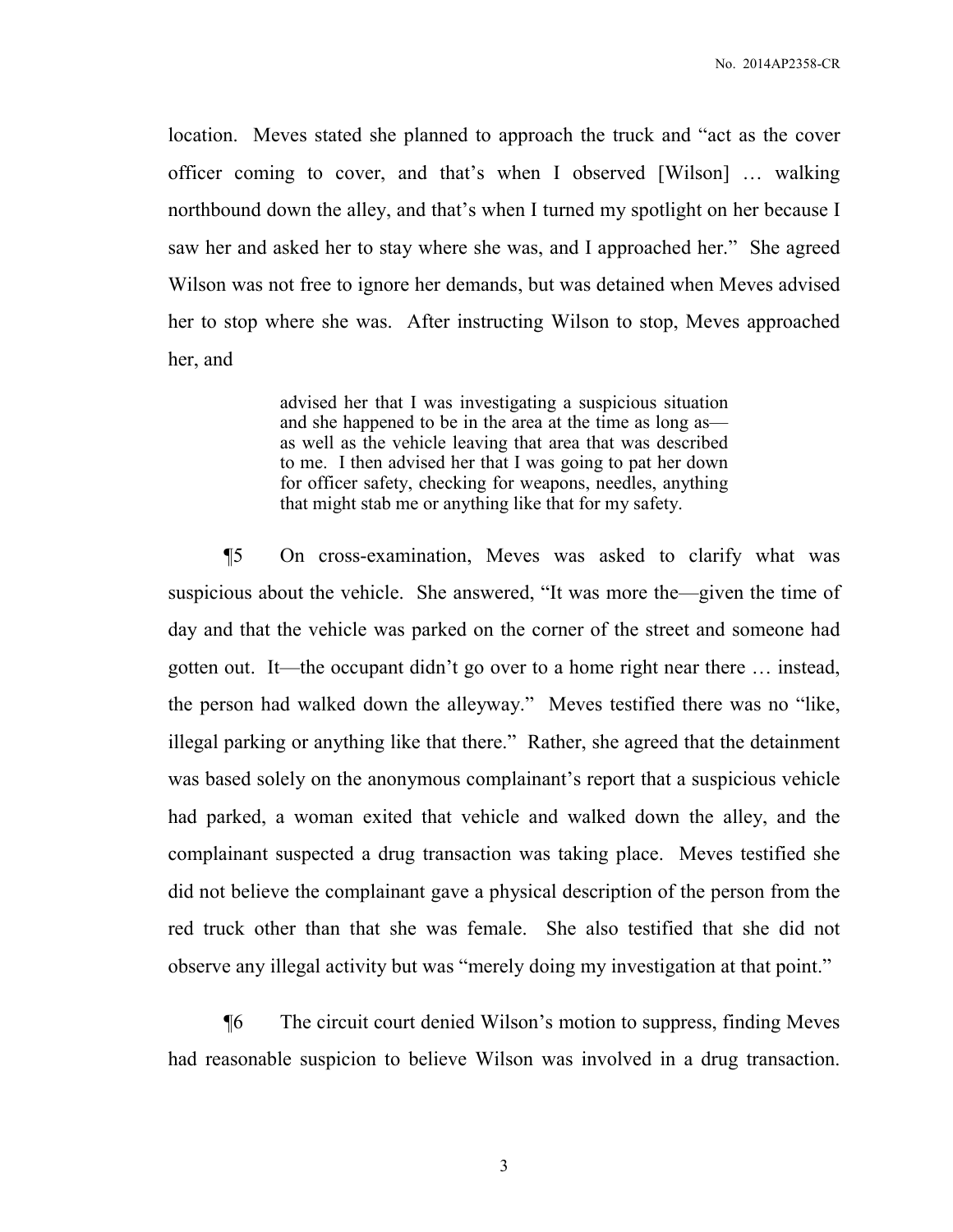Wilson pleaded guilty to misdemeanor possession of cocaine and misdemeanor possession of drug paraphernalia. She now appeals. *See* WIS. STAT. § 971.31(10).

### **DISCUSSION**

¶7 "Whether evidence should be suppressed is a question of constitutional fact." *State v. Johnson*, 2007 WI 32, ¶13, 299 Wis. 2d 675, 729 N.W.2d 182 (quotation and citation omitted). We defer to the circuit court's findings of historical fact unless clearly erroneous, but we independently apply the relevant constitutional standards to those facts. *Id.*

¶8 In this case, the guiding constitutional principles are found in the Fourth Amendment to the United States Constitution, and article I, section 11 of the Wisconsin Constitution, which guarantee the right of citizens to be free from "unreasonable searches and seizures." *State v. Washington*, 2005 WI App 123, ¶12, 284 Wis. 2d 456, 700 N.W.2d 305. "Our supreme court consistently follows the United States Supreme Court's 'interpretation of the search and seizure provision of the [F]ourth [A]mendment in construing the same provision of the state constitution.'" *Id.* (quoting *State v. Richardson*, 156 Wis. 2d 128, 137, 456 N.W.2d 830 (1990)). It is uncontested that Meves seized Wilson when she turned a spotlight on Wilson and told her to stop where she was; accordingly, it is the reasonableness of the search and seizure that are at issue on appeal.<sup>2</sup>

¶9 Police may "stop and briefly detain a person for investigative purposes if the officer has a reasonable suspicion supported by articulable facts

 $\overline{a}$ 

 $2$  The parties dispute the reasonableness of both the search and the seizure; because we determine the seizure was unlawful, we need not address the search.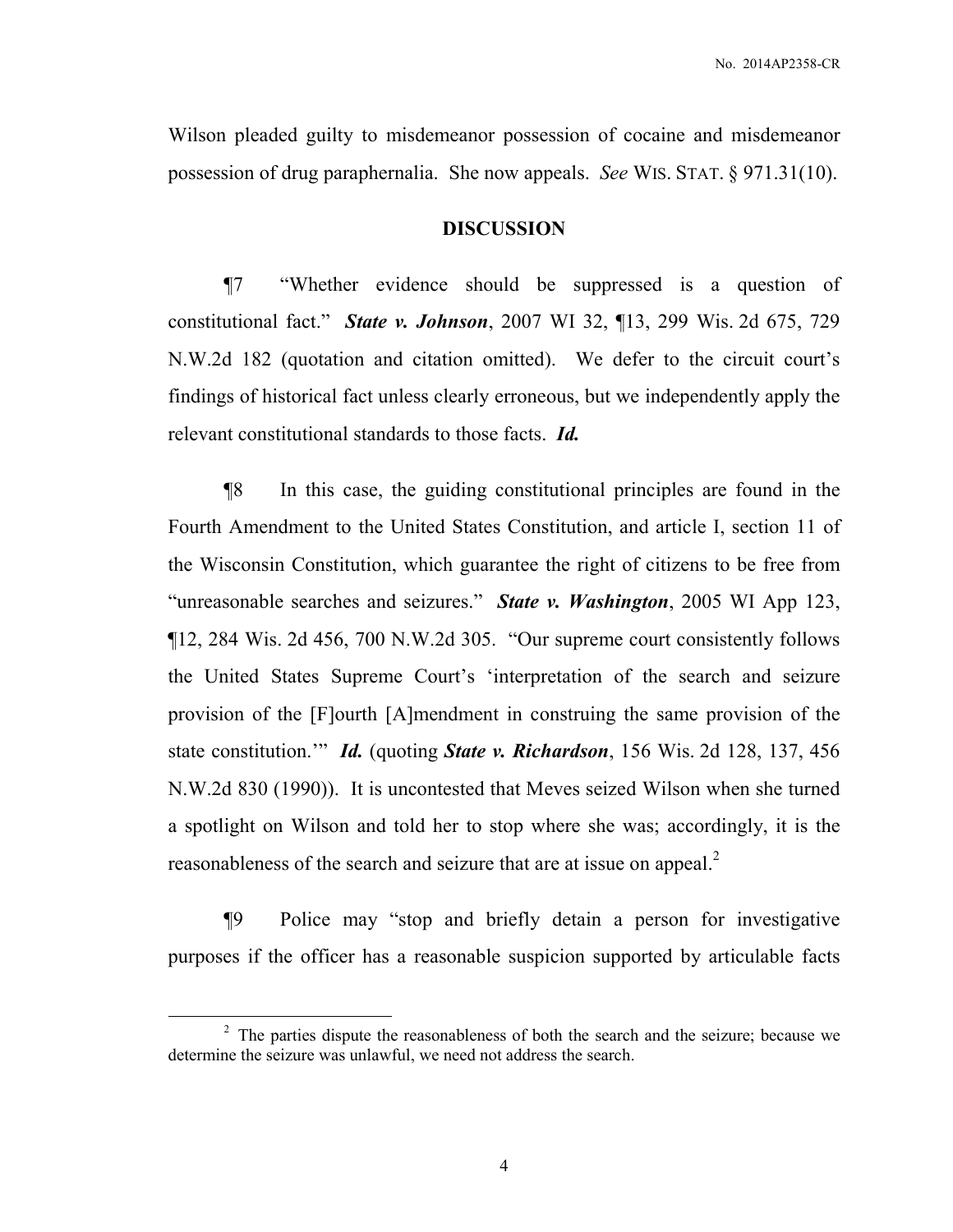that criminal activity 'may be afoot,' even if the officer lacks probable cause." *United States v. Sokolow*, 490 U.S. 1, 7 (1989) (quoting *Terry v. Ohio*, 392 U.S. 1, 30 (1968)). The Fourth Amendment's protections require that police have more than an "inchoate and unparticularized suspicion or 'hunch.'" *Terry*, 392 U.S. at 27. "[W]hat constitutes reasonable suspicion is a common sense test: under all the facts and circumstances present, what would a reasonable police officer reasonably suspect in light of his or her training and experience." *State v. Young*, 212 Wis. 2d 417, 424, 569 N.W.2d 84 (Ct. App. 1997) (citing *State v. Jackson*, 147 Wis. 2d 824, 834, 434 N.W.2d 386 (1989)).

¶10 The State asserts, under the totality of the circumstances, the investigatory stop was reasonable because of the following objective facts Meves had at her disposal: an anonymous informant had reported a vehicle had parked near an alley and a female left the vehicle and walked down the alley, possibly to engage in a drug transaction; Meves was familiar with the neighborhood and its reputation for drug activity; she knew that "a particular resident" in "a specific house on the same block" "had a history of violence and drug distribution[;]" and Wilson was walking toward the truck, from the direction of the alleged drug house, approximately ten to fifteen minutes after the dispatch.

¶11 Wilson, in turn, disputes that Meves had reasonable suspicion to believe Wilson had engaged in a drug transaction or any other criminal activity. Wilson argues, "What is striking about this case is that while the officer seemed to be familiar with the neighborhood in which this encounter transpired, she knew remarkably little about Wilson herself." The State contends Meves "indicated that [Wilson] appeared to be the person who was reported as walking away from the vehicle." Yet, Wilson points out that the record reflects no description by the anonymous caller of the person who left the truck and walked down the alley.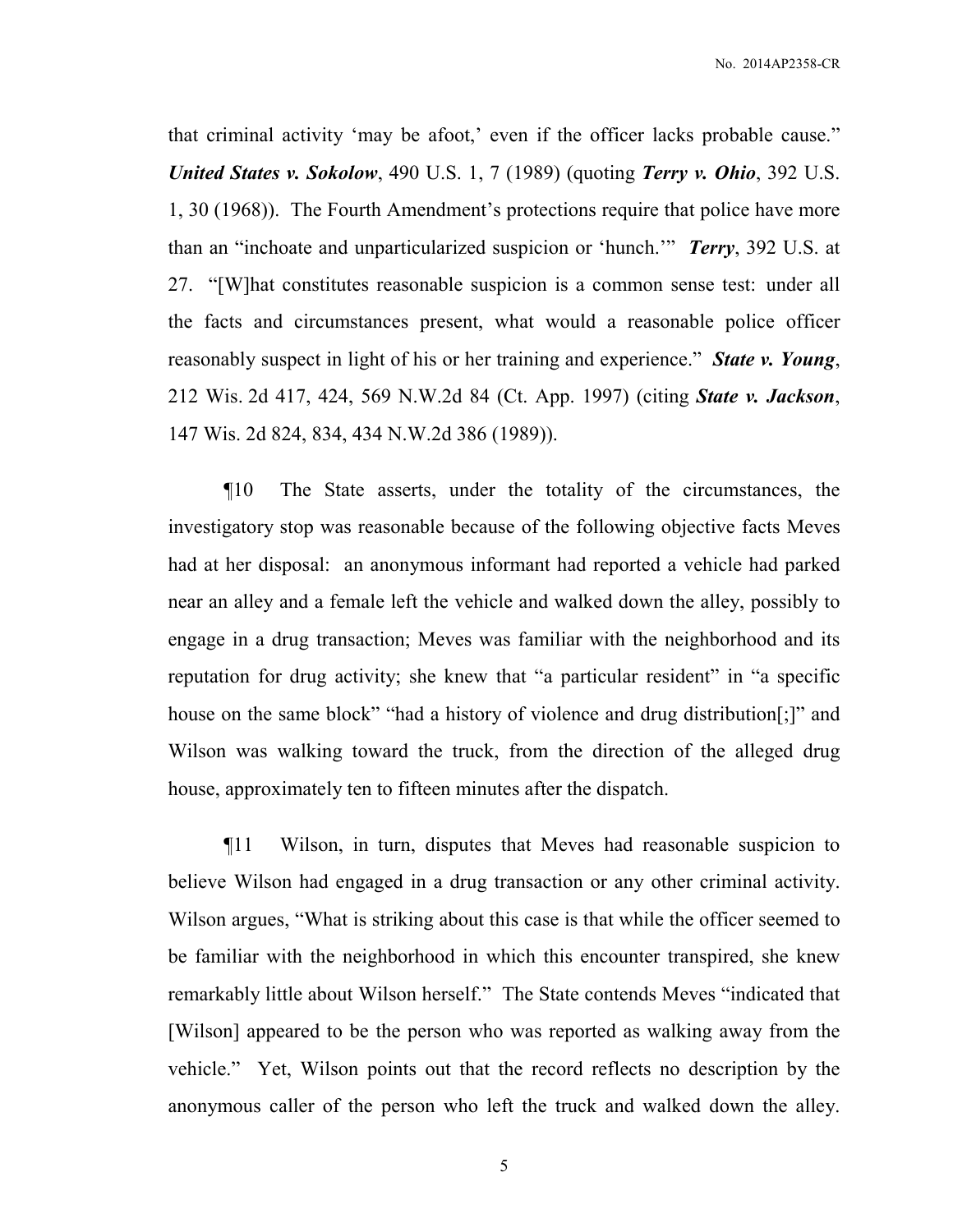Wilson argues the record indicates she did not act nervously, she obeyed Meves' commands, and she did not attempt to flee or to avoid contact with Meves. In addition, Meves had testified she did not observe any illegal activity, but "was merely doing [her] investigation at that point."

¶12 Wilson further observes Meves arrived ten to fifteen minutes after receiving the dispatch, and argues that while Wilson was walking "in the general direction of the parked vehicle … [n]othing other than her mere presence in the alley connected her to the vehicle." Moreover, Wilson contends, the parking of the truck was not itself suspicious or illegal. The record does not indicate the anonymous caller observed Wilson enter the suspected "drug house," nor does anything else in the record support the assumption that Wilson visited that house, or interacted with anyone. Wilson accordingly asserts "[t]he mere fact that Wilson was walking in an area *near* a house which was known to have been the site of prior drug activity does not render her conduct sufficiently suspicious to justify an investigative detention." Based on our review of relevant case law, and the lack of particularized facts pertaining to Wilson's conduct that could give rise to a reasonable suspicion that criminal activity was afoot, we agree.

¶13 In *State v. Pugh*, 2013 WI App 12, ¶¶2-3, 5, 12-13, 345 Wis. 2d 832, 826 N.W.2d 418, we held law enforcement lacked reasonable suspicion to justify an investigatory stop when they seized a man at eleven p.m. while he was walking behind a vacant apartment building, approximately fifty feet from a drug house the officers were investigating. We observed "'[a]n individual's presence in an area of expected criminal activity, standing alone, is not enough to support a reasonable, particularized suspicion that the person is committing a crime.'" *Id.*, ¶12 (quoting *Illinois v. Wardlow*, 528 U.S. 119, 124 (2000)). *See also Brown v. Texas*, 443 U.S. 47, 51-52 (1979) (defendant's presence in an alley in a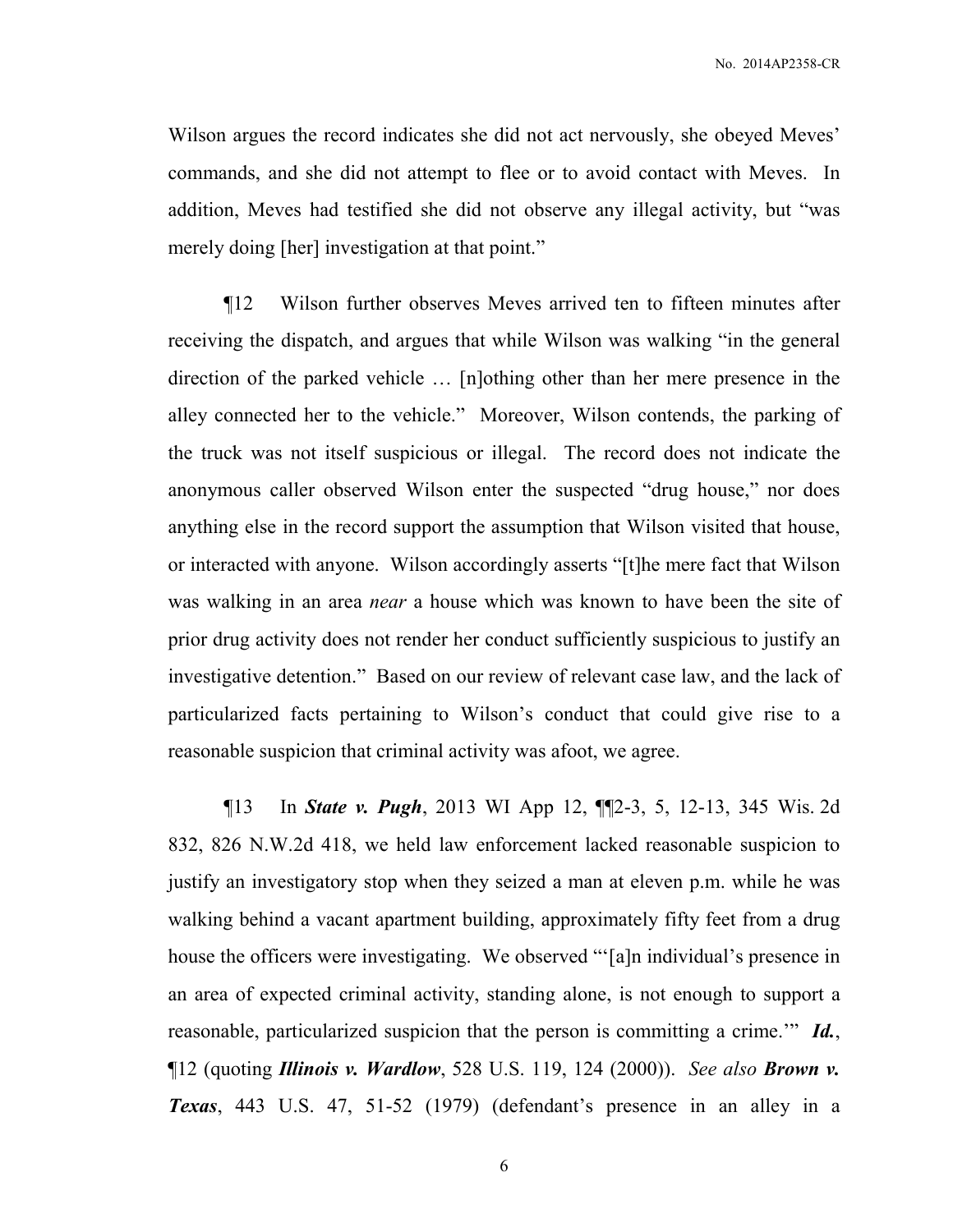neighborhood frequented by drug users was not sufficient to conclude he was engaged in criminal conduct, without more.).

¶14 Likewise, in *Washington*, we held there was no reasonable suspicion to justify the seizure of a man when officers had received a complaint of loitering and drug sales, were aware that Washington did not live in the neighborhood in which he was seized, and knew he had previously been arrested for narcotics sales. *Washington*, 284 Wis. 2d 456, ¶¶2-3. We concluded:

> Investigating a vague complaint of loitering and observing Washington in the area near a house that the officer believed to be vacant, even taken in combination with the officer's past experiences with Washington and his knowledge of the area, does not supply the requisite reasonable suspicion for a valid investigatory stop. People, even convicted felons, have a right to walk down the street without being subjected to unjustified police stops.

*Id.*, ¶17.

 $\overline{a}$ 

 $\P$ 15 In yet another case, a recent unpublished<sup>3</sup> decision, we concluded there was no reasonable suspicion to support an investigatory stop when a defendant's vehicle was parked at 9:25 p.m. in a particular parking lot that had been the subject of "numerous [pieces of] intelligence regarding illegal drug activity." *State v. King*, No. 2013AP1068-CR, unpublished slip op. ¶¶17-18 (WI App Feb. 13, 2014). Police observed the two occupants in King's vehicle for approximately five minutes, during which the interior lights were turned on and off "a couple [of] times." *Id.*, ¶3. We concluded the officer's observations and knowledge did not give rise to reasonable suspicion to initiate the seizure. *Id.*,  $\P 20.$ 

<sup>3</sup> *See* WIS. STAT. RULE 809.23(3)(b).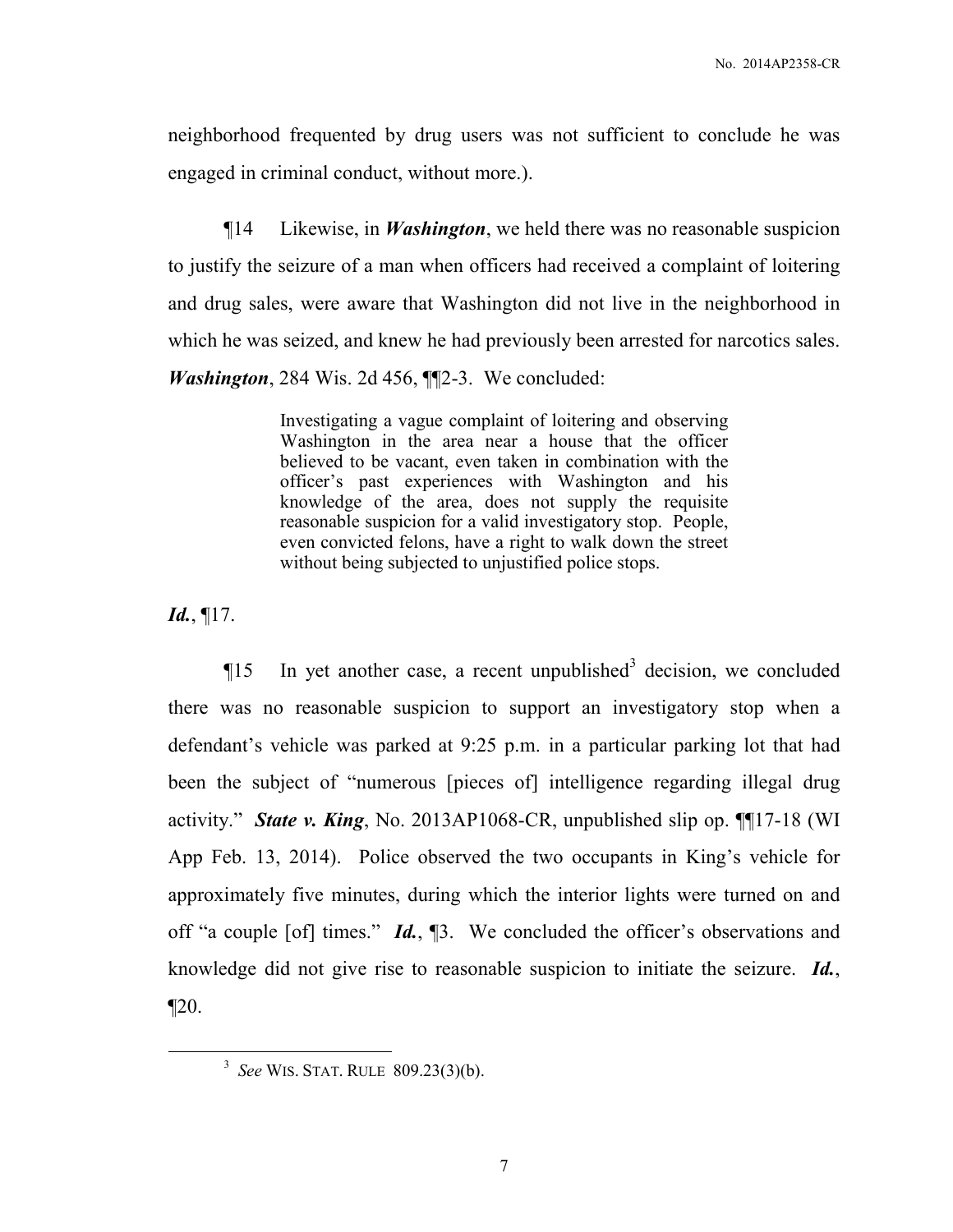¶16 Finally, we have held a person's presence in a high drug-trafficking area, together with information conveyed from one police officer to another that the defendant had had a "short-term contact" with another individual, was not sufficient to constitute reasonable suspicion of criminal activity justifying an investigative stop, despite the officer's experience that drug transactions in that neighborhood often took place on the street during brief meetings. *Young*, 212 Wis. 2d at 429-30.We noted those factors did not constitute "particularized information concerning Young's conduct and … describe[d] large numbers of innocent persons in the neighborhood." *Id.* at 433.

¶17 We could go on. Suffice it to say that Wilson's presence in a neighborhood known to have drug activity, while it could permissibly factor into Meves' evaluation of the situation, was not enough to rise to the level of reasonable suspicion to justify an investigatory stop without other objective facts that suggested criminal activity had taken or was taking place.

¶18 We examine then, the additional information available to Meves that, in conjunction with the location, could establish reasonable suspicion. We observe the anonymous call provided little particularized information from the start that could then be substantiated by Meves. The red truck was not parked in front of the "drug house," nor was Wilson observed entering or exiting the "drug house," by the caller or by Meves. Even if she had been observed entering or exiting that particular address, that tells us little about her activities there. *See State v. Doughty*, 239 P.3d 573, 575 (Wash. 2010) ("Police may not seize a person who visits a location—even a suspected drug house—merely because the person was there at 3:20 a.m. for only two minutes."). Meves initiated the investigatory stop as soon as she saw Wilson, without any independent observations of her conduct. She admitted she did not observe any illegal activity, nor did she testify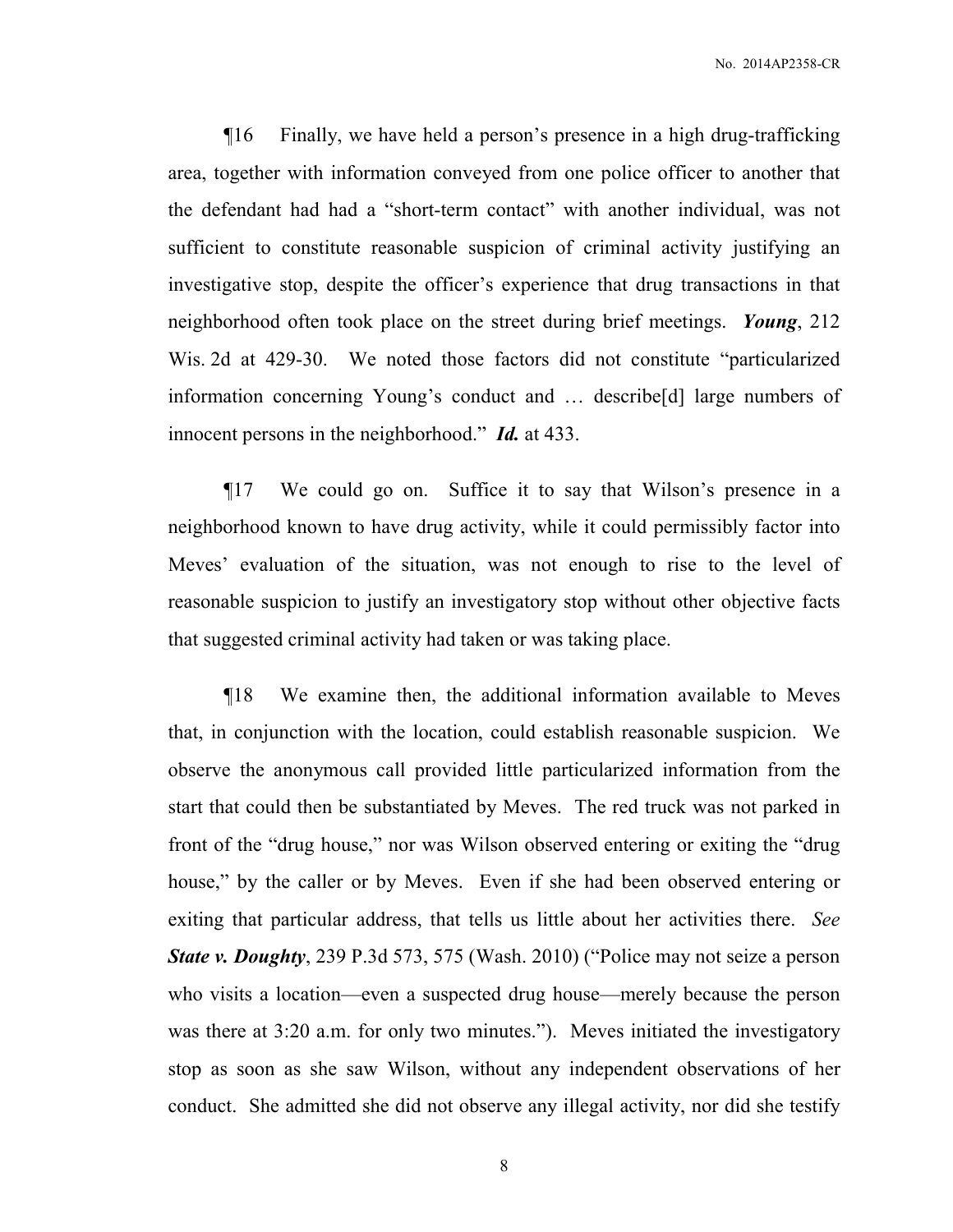that Wilson had behaved suspiciously. In sum, Meves failed to articulate sufficient objective facts about Wilson that could "warrant a reasonable [person] of caution in the belief that the action taken was appropriate." *Terry*, 392 U.S. at 22 (quotation and citation omitted).

¶19 Law enforcement officers are not required to rule out the possibility of innocent behavior; nevertheless, they must, at minimum, "have a reasonable suspicion, grounded in specific articulable facts and reasonable inferences from those facts, that an individual is [or was] violating the law." *Washington*, 284 Wis. 2d 456, ¶16; *see also Richardson*, 156 Wis. 2d at 139. Here, the record is devoid of facts supporting an inference that Wilson engaged in a drug transaction—or any criminal activity, for that matter—especially given that she was never observed interacting with or making an exchange with anyone. *See United States v. Roberson*, 90 F.3d 75, 80 (3d Cir. 1996) (no reasonable suspicion where uncorroborated anonymous tip gave a description of a person selling drugs on a particular corner where drugs were often sold; immediately after, defendant, who matched the description, was observed at that location walking over to a parked car and leaning in to speak to the occupants).

¶20 After reviewing the totality of the circumstances, we conclude Meves acted improperly on the basis of an unparticularized hunch that Wilson was engaged in drug activity. Because Wilson's seizure was illegal, we need not analyze the constitutionality of the subsequent search. The evidence obtained subsequent to the unlawful seizure requires suppression. *Pugh*, 345 Wis. 2d 832, ¶13; *see also Wong Sun v. United States*, 371 U.S. 471, 484-85, 487-88 (1963). We therefore reverse the judgment of conviction and remand for proceedings consistent with this decision.